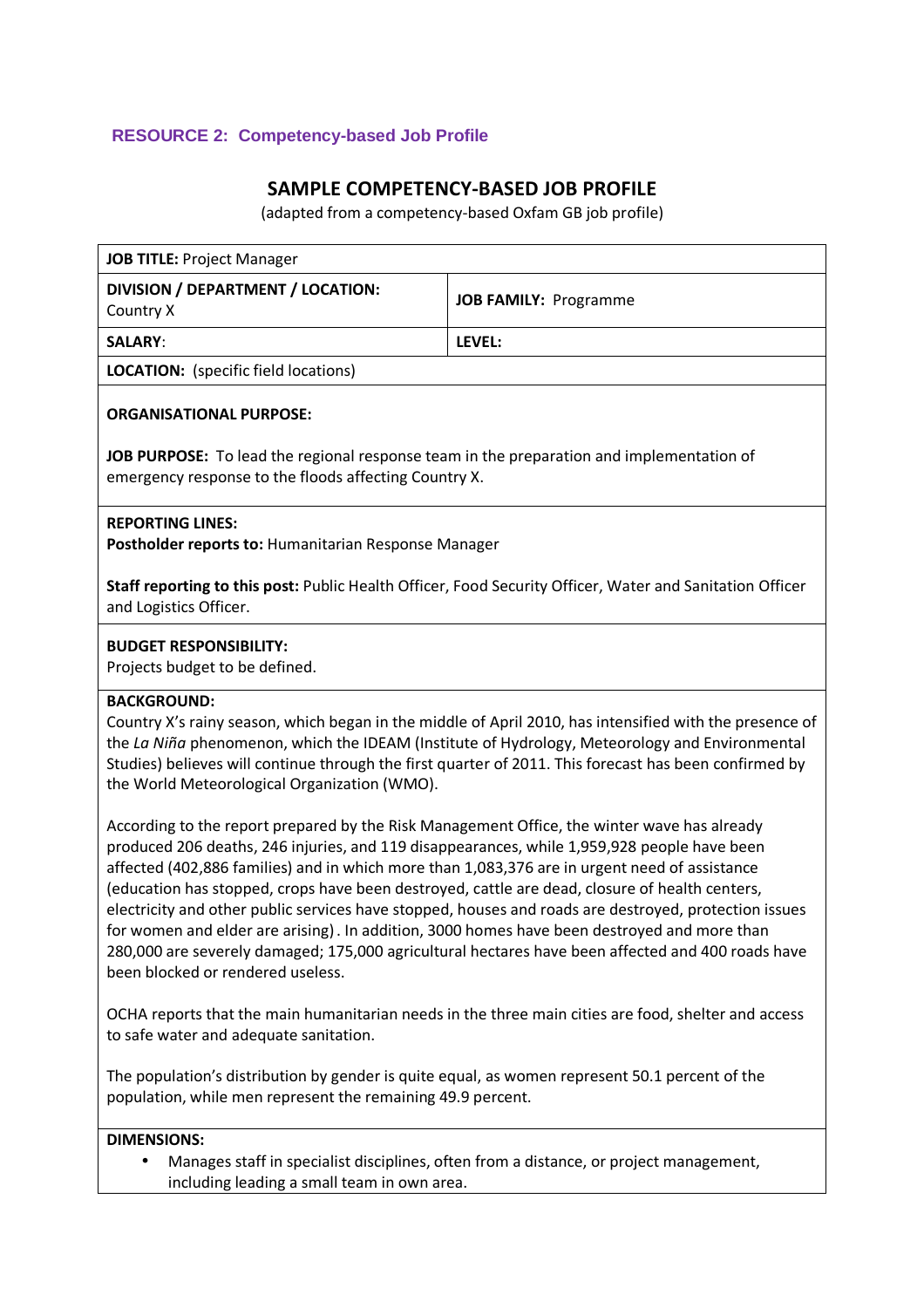- Manages the first steps in the response to an emergency, understanding the implications of a humanitarian response in this midst of the conflict.
- Identifies, proposes, monitors and evaluates projects that will normally be implemented by staff and partners, in alignment with national or regional Programme Implementation Plans.
- Carries out advocacy work as necessary, including lobbying and alliance building if needed.
- Networks intensively with partners, regional leads and local government authorities
- Systematizes lessons learnt and shares them with relevant parties.
- Ensures programme quality, in particular gender mainstreaming, impact assessment, and rights approach.

# KEY RESPONSIBILITIES:

- To lead a local team of professional staff and assess the extent of the humanitarian needs (with particular emphasis on public health, water and sanitation and food security) caused during the current floods emergency in Country X.
- To coordinate activities with local organisations (NGOs, UN agencies and authorities).
- To provide technical support, where required, to existing local partners and institutions in emergency programming.
- To integrate gender analysis into programme plans and implementation.
- To ensure security of staff, partners and communities linked with emergency operations.
- To coordinate with local partners and other agencies, advise and make necessary recommendations to the Coordinators and the project teams.
- Ensure all agreed administrative and financial procedures are followed and maintained by implementing partners to ensure programme quality
- Guarantee project quality and time schedule throughout close and horizontal coordination with implementing partners.
- To represent organisation in meetings with government or other NGOs whenever requested.

# SKILLS AND COMPETENCE: All are required unless marked (D) as desired.

### Technical skills and experience:

- Proven expertise and understanding of emergency preparedness and response, and development issues with a relevant technical competence in emergency needs assessment, project design, development and implementation.
- Extensive field experience in emergency and development programme management, preferably with non-government organizations.
- Substantial experience of non-formal, participatory training and staff development. (D)
- In-depth knowledge of their own area of work.

### Core humanitarian competencies:

Understanding of humanitarian contexts and principles:

- Good understanding of humanitarian issues, with experience of/or ability to work directly with local NGOs or communities.
- Knowledge of Country X in terms of its political, economic and social trends plus a good understanding of the key development and humanitarian issues in the region. (D)
- Sympathy with the aims and objectives of organisation and a commitment to humanitarian principles and the Red Cross and INGO's code of conduct.
- Demonstrated experience of integrated gender and diversity into humanitarian response programmes.

# Achieving Results effectively:

• Demonstrated ability to effectively develop project plans and budgets and ensure timely delivery of results.